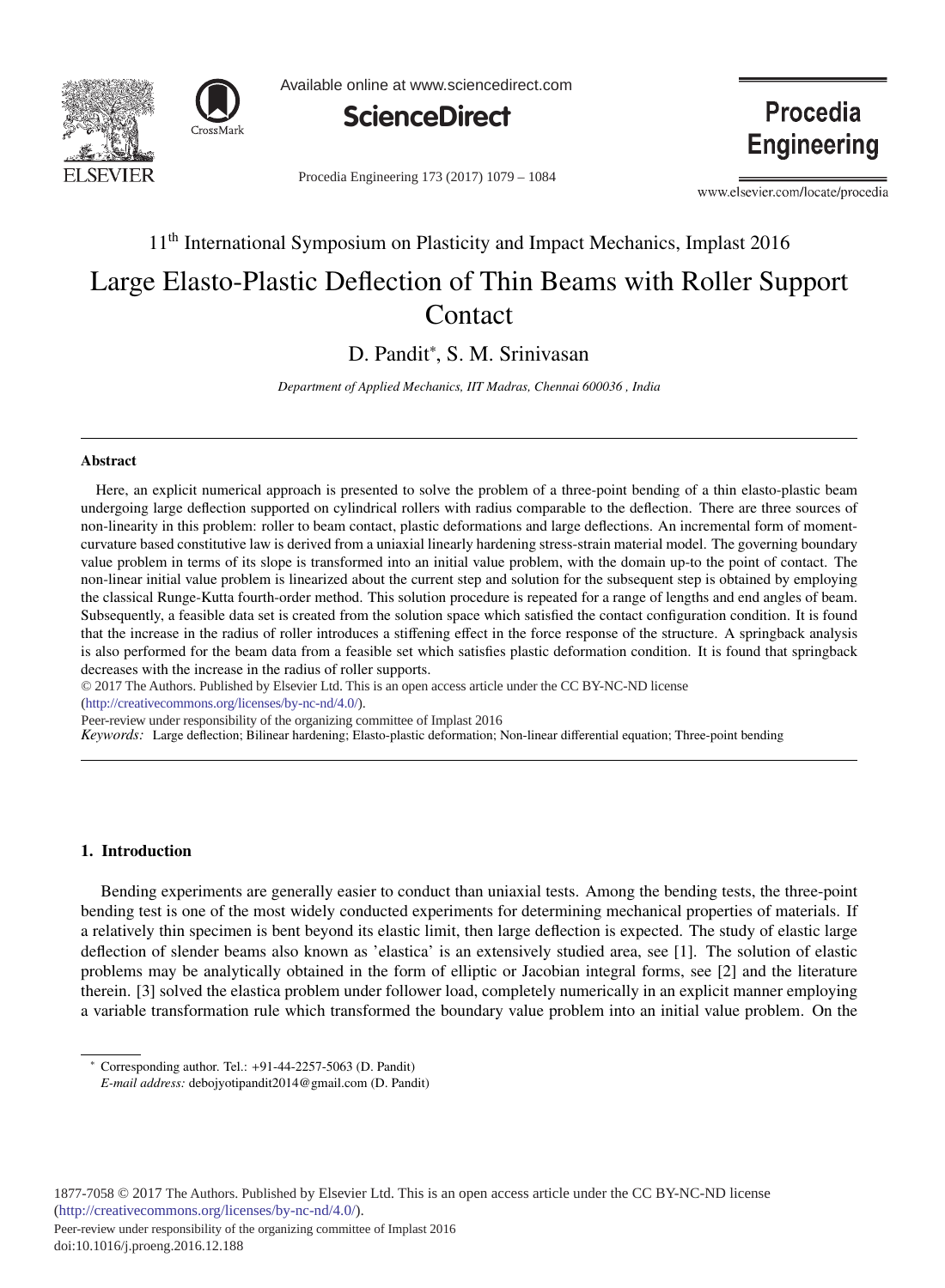other hand, the elasto-plastic large deflection of beams have relatively less literature and are solved semi-analytically or numerically, see [4],[5],[6] etc.

In a three-point bend test, where support rollers are of dimension comparable to the displacement that the beam undergoes, is a problem which involves three kinds of non-linearity: material non-linearity due to plastic deformation, geometric non-linearity due to slip of beam over the roller supports and large deflection (where slope of beam cannot be neglected with respect to 1). Though a FEM based approach of modeling contact, plasticity and geometric nonlinearity is accurate to simulate the response, it is computationally expensive, see [7]. A mechanics of materials based non-FEM method which is computationally economic possessing fair predictive capability was introduced in [8]. This approach was employed to solve the elasto-plastic air-bending of a slender beam, i.e without the contact non-linearity. Employing a modified version of the above mentioned approach, the elasto-plastic vee-bending of a slender beam was solved in [9]. On the other hand, the elastic bending of a slender beam on finite dimensional roller supports, was solved efficiently in [10].

What remains in hand is that of solving the large deflection three-point bending of an elasto-plastically deforming beam supported on rollers of dimension comparable to the deflection. The present problem is also solved by employing the approach presented in [9] which is simple, economic and with fair predictive capability. In this approach the nonlinear governing differential equation of an end loaded cantilever is solved by linearizing about the current pseudo time step and subsequently solving the linearized initial value problem by Runge-Kutta fourth-order classical solver. This process is repeated for a range of beam lengths and end angles. Those data which satisfied the kinematic condition of contact configuration are picked to form the feasible data set. In the present work, the dependence of the deformed shape of the beam upon removal of load, on various bending parameters is also studied from its springback response.

### 2. Formulation

In Fig. 1 Left a long slender beam obeying Euler-Bernoulli hypothesis is supported on two friction-less cylindrical roller supports of radius *R* each. A central load denoted by *F* acts vertically downward in a quasi-static manner. Owing to symmetry of support and loading, it is easy to observe that an equivalent problem involving a cantilever loaded by a cylindrical roller punch of radius *R* as shown in Fig. 1 Right exists. The locus of the center of the roller punch in this equivalent problem, remains at a constant horizontal distance *L* from the fixed end of the cantilever.



Fig. 1. Left: A long thin beam supported on finite dimensional cylindrical roller supports. Right:A long cantilever under friction-less roller punch induced large deflection

The kinematic and kinetic relationships connecting the original problem to the equivalent cantilever problem are:

$$
2L = L_o \tag{1}
$$

And

$$
2P\cos\psi = F \tag{2}
$$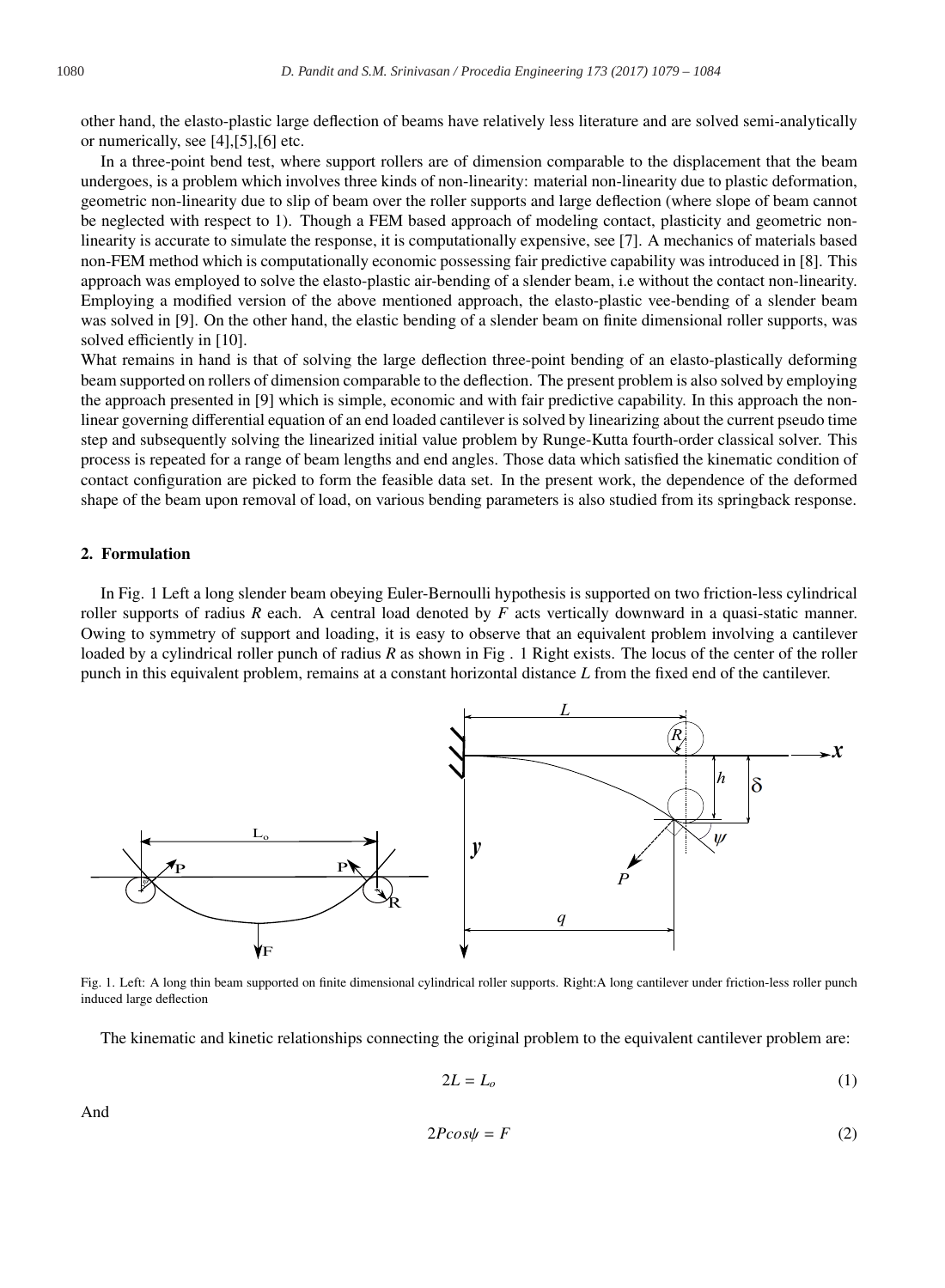The roller punch is assumed to be rigid and friction-less. When the roller has descended by  $\delta$ , the beam also deflects and the position of the beam-roller contact point in the deformed configuration is defined by its coordinates:  $x, y = q, h$ . the kinematic condition of contact configuration between beam and roller punch are mathematically represented by:

$$
\delta = h + R(1 - \cos\psi) \tag{3}
$$

And

$$
L = q + R \sin\psi \tag{4}
$$

Considering a coordinate system measured along the deformed beam, starting from the fixed end up to the point of contact, we can obtain the governing differential equation in terms of the slope angle of the deformed beam. Assuming that the new coordinate is defined by *s*, the angle the tangent at any *s* makes with the horizontal *x* axis to be  $\phi(s)$  and the point of contact to be at  $s = l$  (not *L*), the governing equation is given by: (as in [9])

$$
D\frac{\partial^2 \phi}{\partial s^2} + P\cos(\psi - \phi) = 0, \quad 0 \le s \le l, \quad \psi = \phi|_{s=l}
$$
 (5)

The boundary conditions are given by:  $\phi|_{s=0} = 0$ ,  $\frac{\partial \phi}{\partial s}|_{s=l} = 0$ , in which *D* is the tangent modulus of rigidity or in other words the slope of moment-curvature response of the beam. Here elastic-perfectly plastic material model is chosen for analysis. The uniaxial bi-linear stress-strain law is converted to an incremental moment-curvature based isotropic hardening constitutive law as in [9]. The law is pictorially represented in Fig. 2, where  $M_{y0}$  and  $\kappa_{y0}$  are the initial yield moment and curvature respectively. In this figure, the quantity *m* designates the ratio of tangent modulus to Young's modulus of the material. Clearly,  $0 \le m \le 1$  with lower and upper bounds of *m* implying elasto-perfectly plastic and completely elastic material models respectively.



Fig. 2. Constitutive law for rectangular beam cross section

## 3. Numerical Methodology

The governing Eq. 5 which is a boundary value problem is normalized and transformed into an initial value problem (IVP) and is given by:

By a transformation of variable as given in [3], the boundary value problem defined by Eq. 5, is transformed into an initial value problem which reads: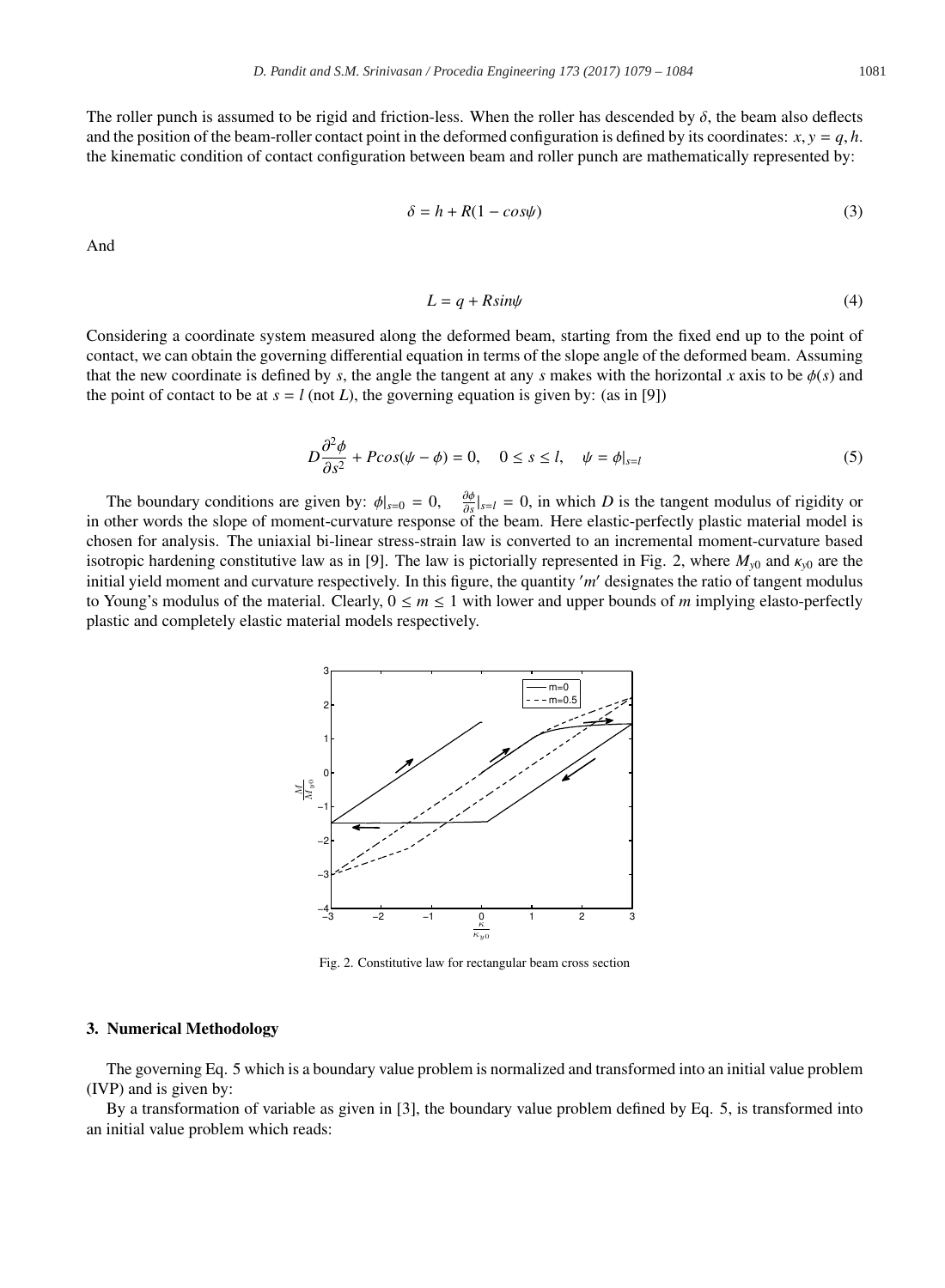$$
D\frac{\partial^2 \alpha}{\partial s^2} - P\cos\alpha = 0\tag{6}
$$

With initial conditions:  $\alpha|_{s=l} = 0$ ,  $\frac{\partial \alpha}{\partial s}|_{s=l} = 0$ , in which the variable transformation rule is given by,  $\alpha = \psi - \phi$ 

By linearizing Eq.  $6^1$  at the current step an incremental form of IVP is obtained. This incremental IVP is solved for increment of  $\alpha$  by assuming the coefficients to be at their respective values of the previous step, which are known. Classical Runge-Kutta fourth-order method is used to solve the IVP for any given beam length *l* and end angle  $\psi$ . This process of solving the incremental IVP is repeated for a range of *l* and  $\psi \leq \frac{\pi}{2}$ , and only those solution data which satisfied the kinematic condition as given in Eqs. 3 and 4 are considered to form the feasible solution set.

In the three-point plastic bending process, the roller punch first monotonically reaches a maximum displacement of  $\delta_f$  and then it retracts back to unload the beam completely. Since permanent shape change takes place in this loading followed by unloading process, a measure to quantify the shape change and its dependence on the various process parameters are of interest. Springback is a way of quantifying the shape change in beams, defined as:

$$
\eta = \frac{\psi_l - \psi_{ul}}{\psi_l} \tag{7}
$$

where  $\psi_l$  denotes the maximum loaded end angle when the roller punch is displaced by  $\delta_f$  and  $\psi_{ul}$  denotes the unloaded end angle of the beam.

In the process of normalization of pertinent variables, an interesting non-dimensional parameter denoted by  $\zeta$  is obtained. It has both geometric and material properties and is given by:  $\zeta = \kappa_v bL$ . The force and springback response on various bending process parameters viz.  $'$ , radius 'R' of roller punch and non-dimensional tangent modulus 'm' are studied in the next section.

### 4. Results and Discussion

Employing the present approach, the elastic results are validated with [10] by setting *m* = 1 in the formulation. Assuming a very small radius of roller and considering elastic -perfectly plastic material model (i.e.  $\frac{R}{L} = 0.003$ ,  $m =$ 0), the force response predicted by present method is validated with the air- bending response of [8].

In Fig. 3 the force-displacement response of the structure under various conditions is presented. It can be seen that the initial part of each of the response curves are linear, which conforms with the small deflection linear elastic beam theory. As expected, the elastic  $(m = 1)$  response is stiffer than its elaso-plastic  $(m < 1)$  counterpart with other process parameters remaining same. Additionally, instability or negative stiffness is seen to develop in the elastoplastic beam for a much smaller displacement than its elastic counter part. Increasing the roller radius is observed to increase the stiffness of the structure. It may be noted here that the response curve corresponding to the higher radius ( $m = 0$ ,  $\frac{R}{L} = 0.3$ ,  $\zeta = 0.5$ ) is seen to intersect lower radius response curves ( $m = 1$ ,  $\frac{R}{L} = 0.03$ ,  $\zeta = 0.5$ ) and  $(m = 0.5, \frac{R}{L} = 0.03, \zeta = 0.5)$ . This implies, a given solution of force-displacement data point may be obtained from various combinations of process parameters. Also it may be seen that lower the magnitude of the parameter  $\zeta$ , lower is the stiffness.

In Fig. 4 the springback-displacement response of the structure under various conditions is presented. In each of the response curves it is observed that with increase in displacement the springback decreases. At a given displacement, springback is observed to be lower for larger radius. Similarly for a given displacement, higher  $\zeta$  accounts for more springback. Since the springback response is meaningful only when plastic deformation takes place (for elastic case  $\zeta = 1$ ), it can be seen from the figure that higher  $\zeta$  ensures the start of plastic deformation at higher displacement. Similar to that observed in force-displacement plot, in the springback response also it can be seen that a given springback-displacement data point may be obtained from different combinations of process parameters. This phenomenon is observed for the case with same radius ( $\frac{R}{L}$  = 0.03) but  $\zeta$  = 1, 0.5 and  $m$  = 0, 0.5, which produces a

 $1$  detailed in [9]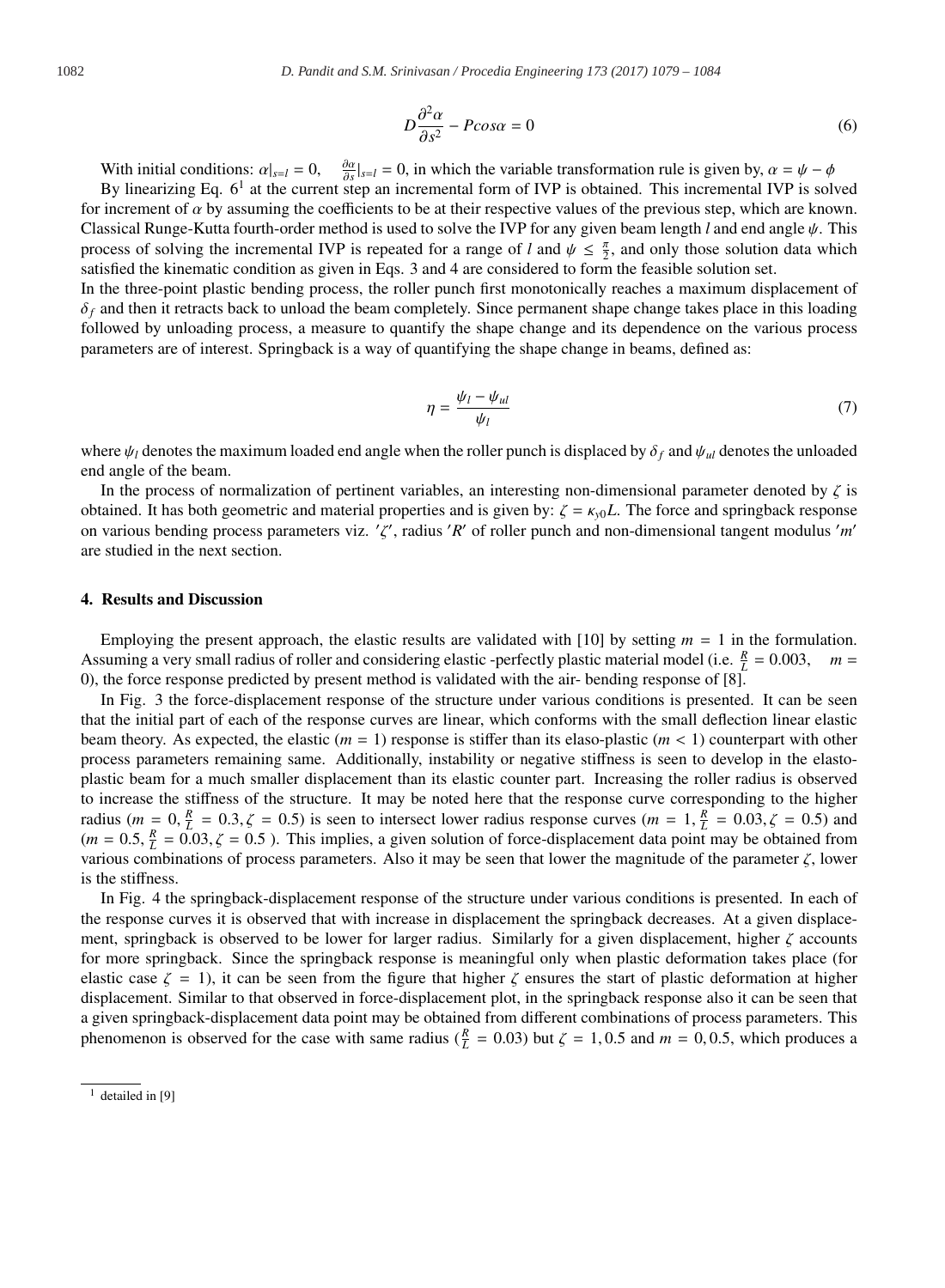

Fig. 3. Force-displacement response for various process parameters

springback of around 0.8. This observation may encourage a designer to chose material and dimension of beam and fixture in such a way to achieve a given springback.



Fig. 4. Spingback response for various process parameters

# 5. Concluding Remarks

The approach presented in [9] is employed here to solve the problem of large deflection of an elasto-plastic beam undergoing three-point bending on finite dimensional roller supports. A full fledged contact modeling with material and geometric non-linearity modeling would have been much more expensive than the method used here. The force response showed stiffening effect with increase in radius of roller. The springback response showed that

increasing the radius reduces the springback. It is also observed that in both force and srpingback responses, the same solution from various combination of process parameters is possible to be obtained.

# Acknowledgements

The authors would like to thank Ms. Bhakti N. Patel for the valuable discussions.